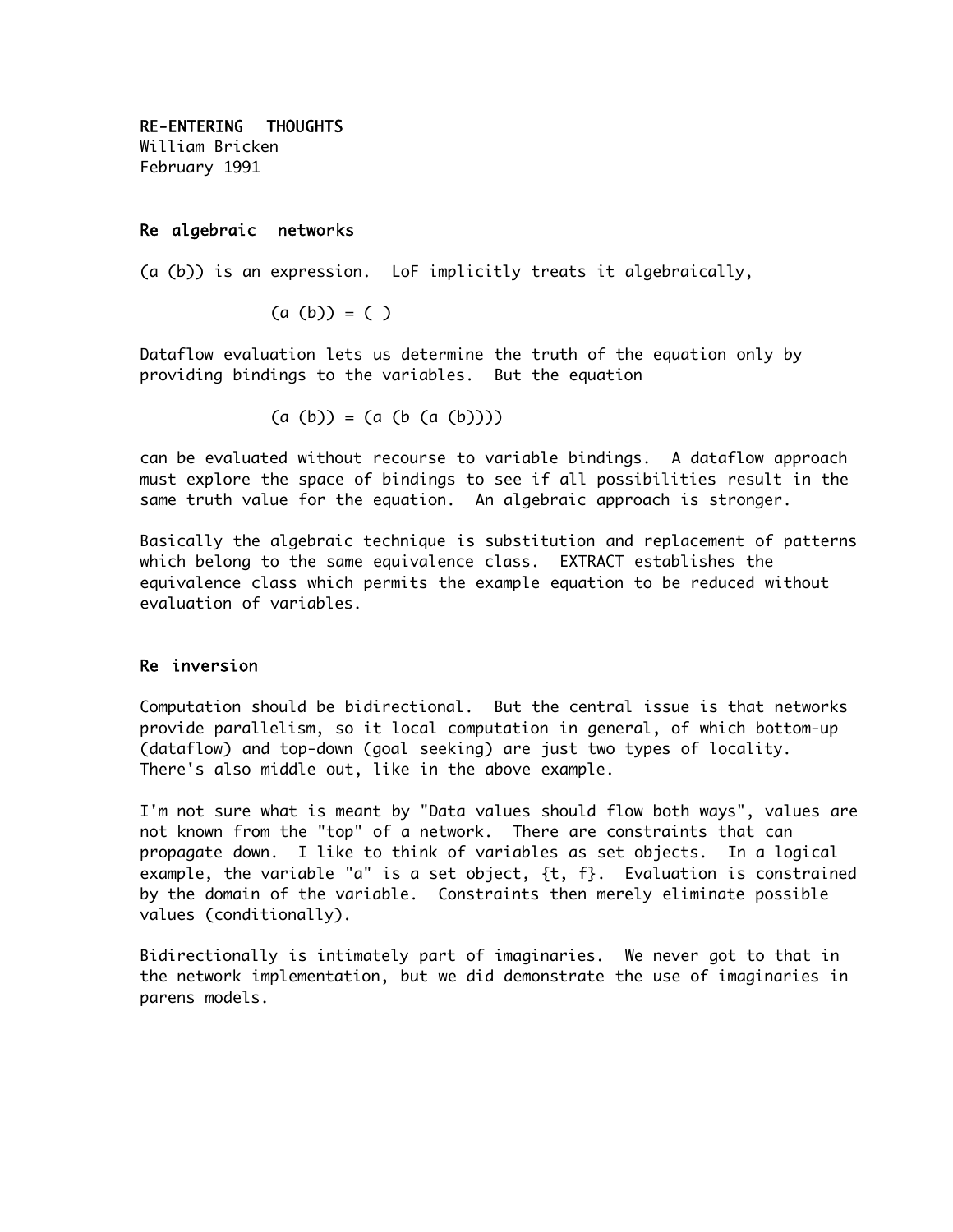### Re recursion

I'm thinking of ways to remove recursion/iteration altogether. This is more of a wish than a solid idea. We do know that the repetition can be switched from function to data, as in

 $Fac(n) = n*Fac(n-1)$  vs  $Fac(n) = (apply times (1,2,...,n))$ 

In boundary numbers, Fac(n) is achieved by parallel switching of n pointers, so there's no linearity in the times operation. We still have to list out the numbers 1..n.

So here are three models.

- 1. Get a number, operate and accumulate, calculate next number, repeat.
- 2. Generate (1..n), move the operator over it while accumulating.
- 3. Generate (1..n), switch 2n pointers.

# Re network equality

Determining equivalence of networks is NP. The simplest hard case is

 $((a \ b)(a \ c)) = a ((b)(c))$ 

Different networks, hard to prove equality without transformation. Network equality with imaginaries is harder still, cause of weak permitted transformations.

# Re algebra

In playing with Boolean minimization, I found that transformation axioms must necessarily incorporate non-intuitive directions of expansion (the source of NP). It's possible, for instance, to construct complex expressions for which the wrong guess about which variable to evaluate will lead to huge inefficiency. So my proposition is that algebraic transformation can be more efficient than evaluation, particularly since it occurs on the structure of the code/database. The non-evaluated problem space is transformed, permanently changing the control structure of a network, independent of the variables.

So although theorems are not fundamental for expressability, I think that a well selected group is fundamental for efficiency of computation. In very large spaces, they make the difference between termination (in our lifetime) or not.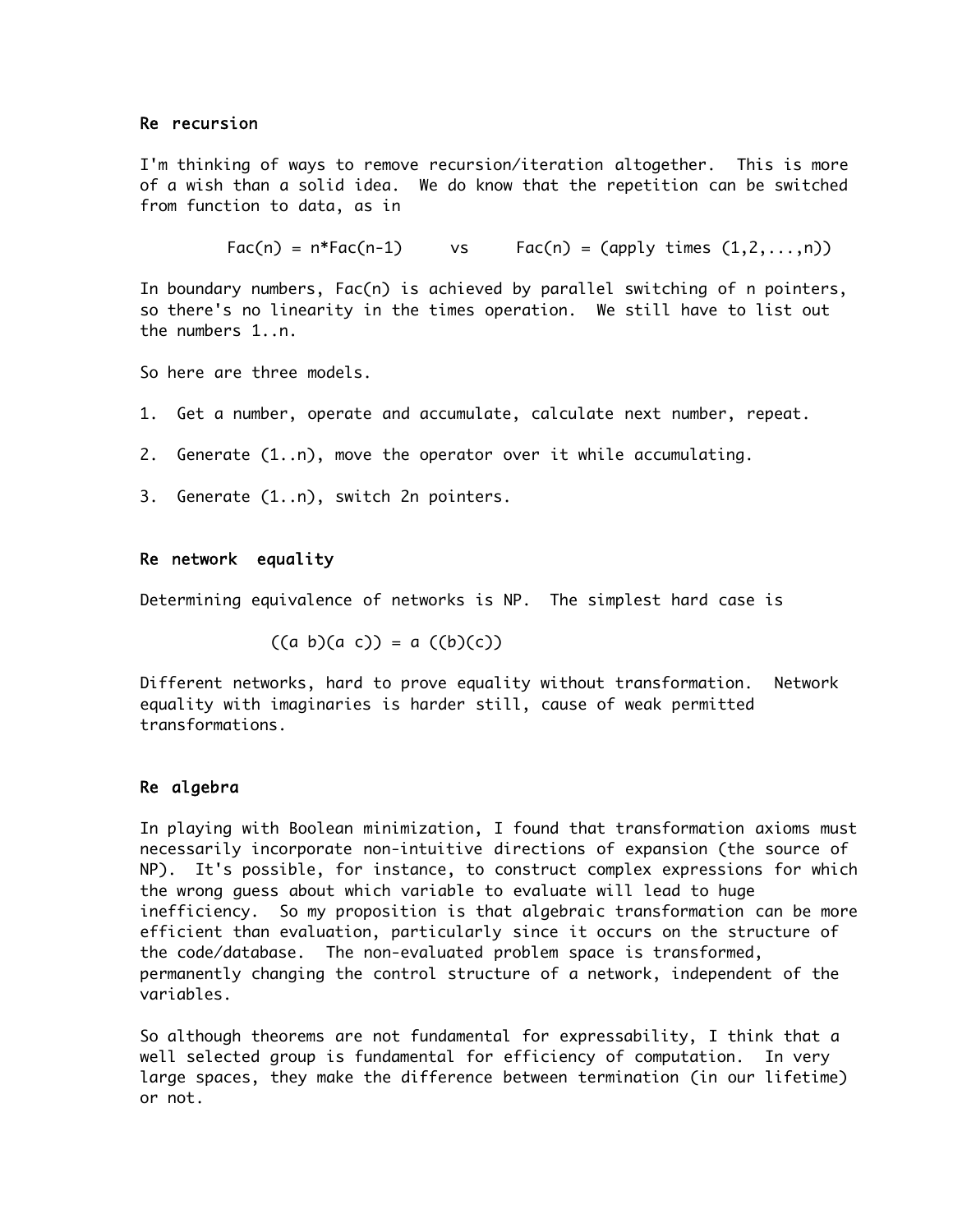The situation is analogous to using search heuristics rather than brute force, to using a well-tailored representation rather than a random one.

# Re bidirectionality

I agree that computation is propagation of change. Perhaps an issue is change where/what? As above, there is change in state and change in structure.

I've falling into the habit of thinking about variables as constrained domains. First, note that in numerical algebra, variables are used in different manners:

| $x = 3$     | as a label      |  |
|-------------|-----------------|--|
| $x = y + 3$ | as a constraint |  |
| $X+Y = Y+X$ | as a pattern    |  |

Now, A+B=C can be read that A, B, C are unknown instances from a domain, or they can be read as sets on that domain. For eg, in a binary domain:

$$
\{0,1\} + \{0,1\} = \{0,1\}
$$

Here the equation excludes both A=1 and B=1.

### Dialog

> If A+B=C as a constraint, then if A changes and B is constant, C must > change. Similarly, if C changes, A and/or B must change. Since A+B and C > are the same quantity, there is only one of it, and it can have only one > value.

I'm proposing a different interpretation, where C changing impacts the choices of A and B, not their values. From this possibility calculus approach, structure is different, although value is maintained. The equality symbol establishes an equivalence class of values, but not of form. In purely algebraic approaches, theorems provide mechanisms for argument about structure independent of value.

From this angle, imaginary values come from constraint sets that eliminate all unique choices.

- > I'm led to the view that specifying a computation is nothing more or less
- > than saying what depends on what. The dependencies are everything.
- > Computing is then just the propagation of change in an orderly fashion.